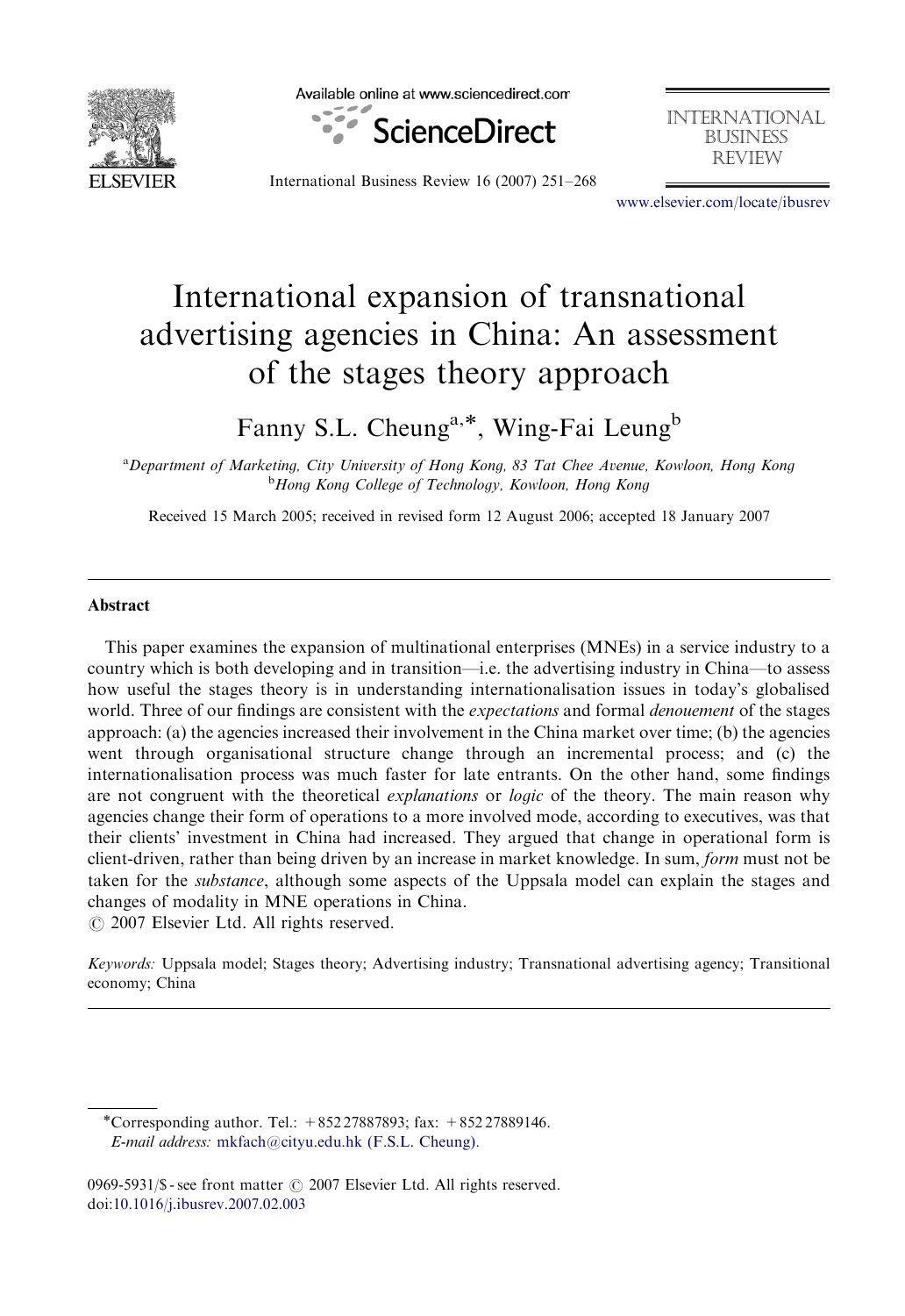### 1. Introduction

With the rapid pace of globalisation in recent years, the internationalisation process has regained interest, especially as multinational enterprises (MNE) have obtained entry into developing and transition economies from which they were previously excluded, either entirely or in part. While the ''ownership-location-internalisation'' (OLI) paradigm ([Dunning, 1977, 1988](#page--1-0); [Dunning & McQueen 1981](#page--1-0)) is generally accepted as a ''static'' model of MNEs and foreign direct investment (FDI), the most prominent ''dynamic'' internationalisation process theory remains the so-called ''stages theory'' or ''Uppsala model'', named after the academic location of some of the scholars who proposed the earliest versions of the concept [\(Johanson](#page--1-0) [& Vahlne, 1977](#page--1-0); [Johanson & Wiedersheim-Paul,](#page--1-0) [1975](#page--1-0)). Evidence supporting the Uppsala internationalisation model is mixed. This paper conducts an in-depth investigation of MNEs in a service industry to a country which is both emerging and in transition—i.e. the advertising industry in China—to assess how useful the stages theory is in understanding internationalisation issues in today's globalised world (i.e. one in which most MNEs are already heavily internationalised).

The choice of country and industry are significant for this paper. Until the 1980s FDI in China was rare, so the entry of MNEs into the country can be seen as one in which they go through a learning process and—if the Uppsala model<sup>1</sup> has some credence—this will result in a number of distinct evolutionary stages which can be mapped and understood in a causal way. China is thus a tabula rasa on which the learning-induced stages of MNE activity may be visible. However, the fact that China is a country in transition from a central planning to a market based system might affect how MNE evolution in the country is interpreted. The reason why advertising is chosen is two-fold. First, unlike most manufacturing FDI in China until recently, the advertising industry is market driven—in other words the expansion of MNEs into China's market mirrors the usual Uppsala model analysis of the internationalisation of MNEs into the global market place. Secondly, by looking at the advertising industry, we can ask how well the model applies in industries or sectors apart from manufacturing.

### 2. The Uppsala model

The various internationalisation models suggest an incremental, evolutionary approach to foreign markets, with companies gradually deepening their involvement as they gain experience. One common characteristic of the various models of the internationalisation of firms is that the internationalisation process has different ''stages'', hence ''stages theories'' or ''stages models''; that is, a firm will expand its business toward foreign markets step by step. [Andersen \(1997\)](#page--1-0) provides a comprehensive review of such theories or models.

According to the Uppsala internationalisation model ([Johanson & Vahlne, 1977, 1990;](#page--1-0) [Johanson & Wiedersheim-Paul, 1975\)](#page--1-0), knowledge of the market mainly comes from experience, which is accumulated slowly. Thus, the internationalisation process is carried out in small steps, but with the following three exceptions: (1) when a firm has huge

<sup>&</sup>lt;sup>1</sup>We use the term Uppsala model to cover a range of related theories which are based on the idea that as MNEs internationalise and, as they do this, the learning and experience that ensues enables them to alter or intensify their internationalisation in various ways. These theories also go under the guise of ''stages theories'', ''learning theories'' and similar ([Blomstermo & Sharma, 2003\)](#page--1-0).